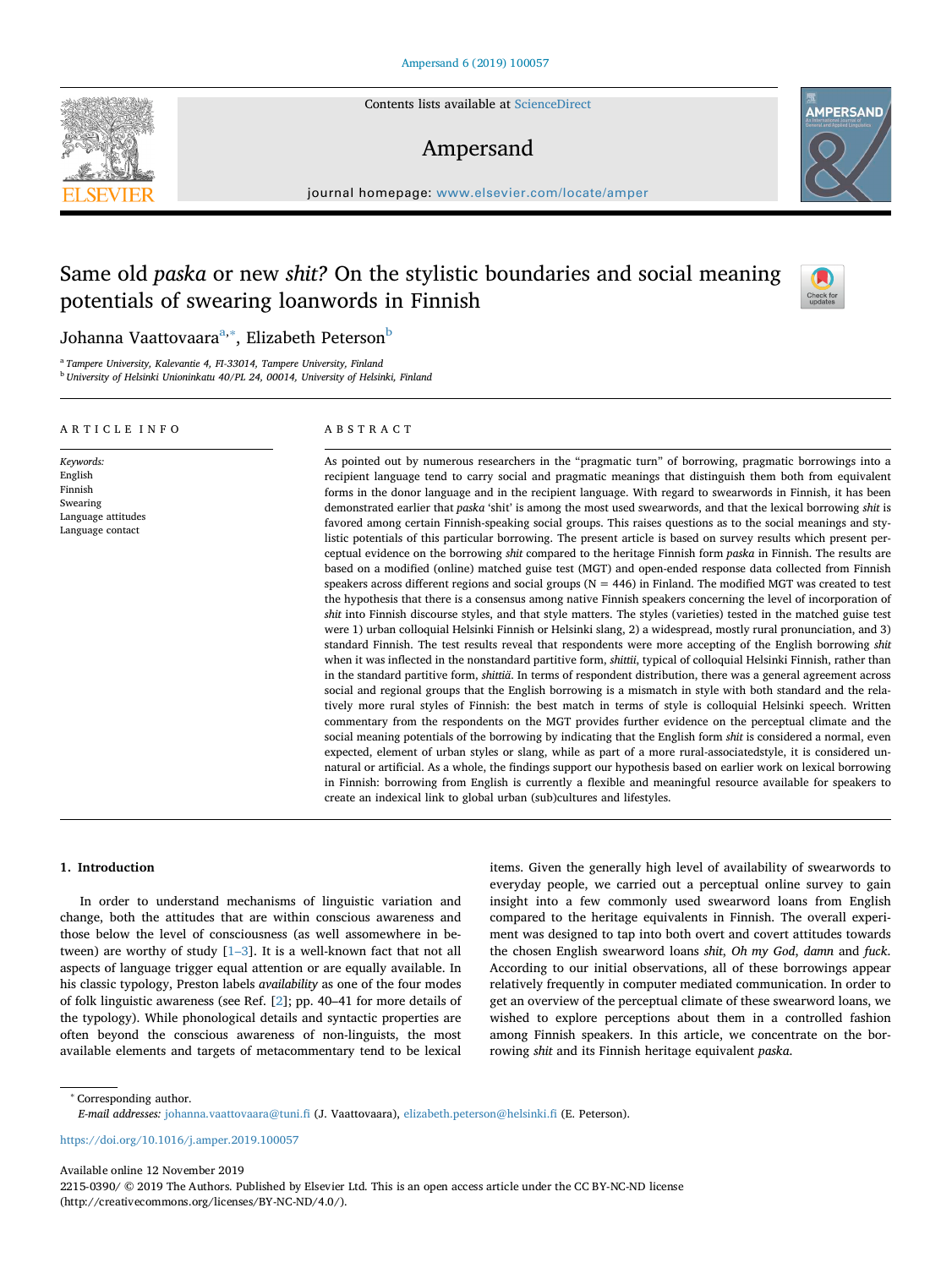Besides the potential availability in folk consciousness, another motivation to focus on swearword loans is that in weak contact situations, English loans have been identified in the function of expressing negative emotions. According to a Dutch study (Zenner et al., 2015) based on reality TV material, the use of *shit* was the most frequently used loan [\[4\]](#page-8-2). Earlier research has also indicated that swearing, due to its emotionally charged character, fulfills a set of interpersonal and psycho-social functions not easily achieved through other linguistic means [[5–8\]](#page-8-3): p. 351. Hjort [[9](#page-8-4)] has demonstrated that *paska* 'shit' is among the most used swearwords in Finnish and that *shit* as an English loan is among the most popular loanwords (for similar findings on Swedish see also [[5](#page-8-3)]). At the same time, numerous studies have indicated that such borrowings into a recipient language tend to carry social and pragmatic meanings that distinguish them both from equivalent forms in the donor language and in the recipient language (e.g. Refs. [\[10](#page-8-5)[,11](#page-8-6)]). Such forms have been identified as *pragmatic borrowings,* a term introduced by Andersen [\[12](#page-8-7)] to define borrowings, chiefly from English, which do not add to the propositional content of utterance, but "carry signals about speaker attitudes" [[12\]](#page-8-7); p. 18. Such forms do not normally fill a gap in the domestic lexicon, nor do they replace heritage forms. Rather, they tend to be in social and pragmatic variation with heritage forms, offering users an opportunity to access different stances or modes of expression than if they used the heritage equivalents ([[11\]](#page-8-6)).

The English language does not have official status in Finland, but it is the first foreign language of the vast majority of Finnish students ([[13](#page-8-8)[,14](#page-8-9)]). English is also widely used and available through a variety of informal channels such as non-dubbed television and other forms of media, and has been already for a few decades. According to self-reported Eurobarometer data, approximately 70% of the Finnish population is able to carry on a conversation in English ([[15](#page-8-10)]). The constant exposure to English through mass and social media, as well as the educational situation, offers fertile ground for English loans to become adopted. A good example of this is *pliis* 'please' in Finnish [[16\]](#page-8-11). With the study reported in this article, we open up our previous findings to further scrutiny: do similar findings occur with a different set of pragmatic borrowings, namely with swearwords such as *shit*?

In this article, we are particularly interested in the social motivation of the English loan *shit* in Finnish compared to the heritage swearword *paska*. With this initial investigation, we aim to gain insights into the following research questions:

- 1) to what extent are the forms *paska* vs *shit* regarded as *available* and *appropriate* (acceptable) choices as part of different styles or varieties of Finnish, as assessed by the Finnish language community?
- 2) to what extent are the perceptions shared across regional and social groups, and
- 3) what are the implications of this study in terms of social motivation and social meaning potentials for such borrowings?

Our earlier findings on *pliis* in Finnish indicate that the English loan is mainly perceived as an index of an urban style [[16\]](#page-8-11). Against this finding (see also [[4](#page-8-2)]), we expect that *shit* is ranked as more commonly heard (*available*) and also more *acceptable* (appropriate) by urban respondents than those from rural areas. The second research question is based on the hypothesis that in weak contact settings, meaning those that involve a foreign language, the use of English-sourced loanwords is more typical for youth [[4](#page-8-2)[,17](#page-8-12)]. Therefore, we expect some patterning in terms of age. As for the third research question, we can provide only limited evidence, as we concentrate on a single swearword pair with results stemming from a perceptual reaction task rather than interactional or other naturally-occurring data. With the present investigation, we wished to explore if the data would reveal any social patterns that would motivate further study in specific regions or social groups.

When it comes to swearwords, earlier perceptual studies in Nordic contexts have indicated that people generally believe men swear more

than women and that more educated individuals swear less than those with less education [\[9,](#page-8-4)[18\]](#page-8-13). We return to these points in Section [4](#page-5-0).

## **2. Data and methods**

#### *2.1. Data gathering and respondent profiles*

The data was collected using the QuestionPro web-based tool, which allowed us to embed voice samples as audio files into the survey. The details of the questionnaire design and methodology is presented in section [2.2](#page-2-0).

As research questions involving region and especially age were critical to the study, we aimed to establish avenues for distribution that allowed us to explore these factors. In March 2018 the survey link was distributed online in collaboration with the national Community College network in order to reach respondents from all parts of the country and from all age groups between 16 and over 60. The link was also distributed to popular discussion forums including Reddit Finland and the Vauva ('Baby') discussion forum, both known to involve a wide spectrum and a large number of users. Additionally, a few regionally profiled general Facebook forums were used, representing different parts of Finland. For these inquiries, we linked our survey to a dedicated Facebook page called *Kielitietoisuus* ('Language Awareness'). The authors' personal and professional networks were carefully avoided.

During a five-week period, there was a total of 446 finished responses to the survey, while there were 2800 views of the survey. The subject of the survey—that is, swearwords—may have been potentially off-putting to respondents, as was the requirement to listen to audio samples containing swearwords. These factors may at least partially explain the relatively high dropout rate.

[Table 1](#page-1-0) shows the demographic details for the 446 survey respondents. A cross tabulation of the responses shows quite even distribution of age groups across the regions of Finland. Demographic questions were asked of the respondents to track representation across social groups, as well as so these values could be used as external variables in our statistical analysis.

Although the final number of respondents was lower than anticipated, the demographic representation was satisfactory, with 46% of the respondents self-identifying as male, 48% as female and 6% as other/NA. The oldest age groups (50 through  $60 +$ ) account for 15% of the respondents, which is in balance with the youngest age group: 16% of the respondents were under 21 years of age. In terms of educational background, the data is also well balanced. The majority, 54% of the respondents, have at least a lower tertiary degree. A little more than one third of the respondents (37%) report having an upper secondary education, and 7% has a basic education (see [Table 1](#page-1-0)). Although not evenly distributed across geographic regions, these figures roughly correspond to the general education level of all Finns [\[19](#page-8-14)].

In terms of regional distribution of the data, two background variables were reported. Respondents were asked to supply their province of residence and the size of their municipality. The majority, 61% of the respondents, came from cities of more than 100,000 residents. It is

### <span id="page-1-0"></span>**Table 1**

| Demographics of survey respondents (self-reported); $N = 446$ . |  |  |  |
|-----------------------------------------------------------------|--|--|--|
|-----------------------------------------------------------------|--|--|--|

| Age                                                                               | gender                                       | level of education                                                                                          | size of municipality                                                                                                          |                             |
|-----------------------------------------------------------------------------------|----------------------------------------------|-------------------------------------------------------------------------------------------------------------|-------------------------------------------------------------------------------------------------------------------------------|-----------------------------|
| 27 aged 16-17<br>43 aged 18-20<br>82 aged 21-25<br>66 aged 26-29<br>96 aged 30-39 | 27<br>other/NA<br>215<br>women<br>203<br>men | 32 primary school<br>164 upper<br>secondary school<br>106 community/<br>technical college<br>136 university | $17 \text{ in} < 5,000$<br>24 in 5,000-10,000<br>74 in 10,000-50,000<br>47 in<br>50,000-100,000<br>$271 \text{ in} > 100.000$ | 17<br>24<br>74<br>47<br>271 |
| 63 aged 40-49<br>32 aged 50-59<br>36 aged $60+$                                   |                                              | 7 other/no answer                                                                                           | 12 in other                                                                                                                   | 12                          |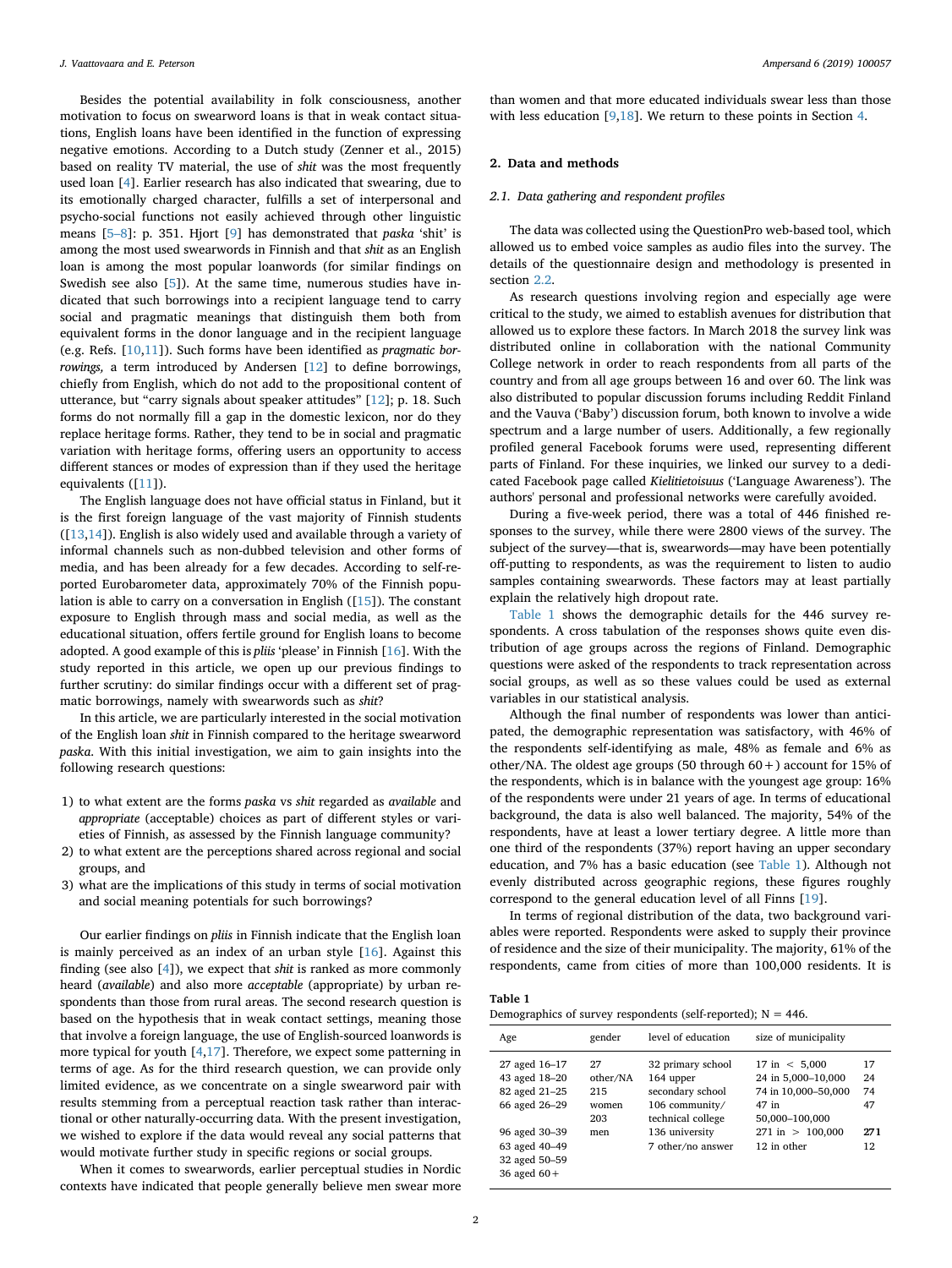important to note that most of the municipalities with a population of more than 100,000 are located in the southern part of Finland, and this is also the area that was most heavily represented in the survey. Eleven percent of the respondents reported living in a town with 50,000 to 100,000 residents, and 17% in a town with 10,000 to 50,000 residents. Less than 10% live in a place where there are less than 5,000 to 10,000 residents. All 19 provinces of Finland were represented in the data, although not equally.

## <span id="page-2-0"></span>*2.2. Questionnaire design and methodology*

To compare the availability and acceptability rates of the lexical pair *paska* and *shit*, a modification of the classic MGT technique [\[20](#page-8-15)] was employed. Respondents were asked to assess on a 7-point Likert scale the perceived availability (how common) and acceptability (how appropriate) of six utterances, each with the same semantic meaning 'just the same old shit.' The sample sentences used in this study were based on authentic examples found in the Suomi24 ('Finland 24') online discussion forum.

Audio samples, rather than written samples, were used on the overall survey to assess respondents' reactions to three variables: an *oh my god* task set, a *what the fuck* and a *shit*−*paska* task set.<sup>[1](#page-2-1)</sup> The inclusion of the opportunity to write open-ended responses after each listening task item made it possible for the respondents to reflect freely on what they had heard.

To reduce external variation, the six audio samples for the task set involving *shit* and *paska* were all produced by the same middle-aged male voice. These six audio samples were presented in a sequence of a total of 11 audio samples. The other audio samples in the series consisted of one male and two female voices producing the *oh my god* task set (see [Table 2](#page-2-2) for the positions of *paska/shit* samples in the overall modified MGT task).<sup>[2](#page-2-3)</sup> All samples in the task were tested through presurvey focus groups to ensure that the voices elicited uniform reactions with regard to perceived age and gender of the speaker. While the traditional MGT seeks to tap into attitudes towards different varieties with relation to perceived personality traits, in this survey the *shit− paska* task set was created to elicit attitudes toward three phonological styles, labeled here as urban, rural, andstandard Finnish.

[Table 2](#page-2-2) illustrates the phonological variation that was featured in the audio utterances. The speaker who voiced the recordings was coached by the authors to produce samples that contained the target sounds. The resulting recordings were tested for success of the target variables prior to going live with the survey. $3$ 

The lexical borrowing *shit* and the heritage form *paska* are the main variants of the study we report here. Other variables explored, as illustrated in [Table 2,](#page-2-2) include phonological style: standard Finnish, urban colloquial Helsinki Finnish (called *urban* in [Table 2\)](#page-2-2), and rural dialect. In [Table 2](#page-2-2), these phonological variants are demonstrated in written Finnish in the first column. Samples 1, 2 and 3 show the standard Finnish pronunciation of *sama* 'same,' shown here in the partitive *samaa*. Samples 4, 5 and 6 show the widespread nonstandard, rural variant with gemination (*sammaa*). Geminates in Finnish are contrastive both in written and spoken language (e.g., *kuka* 'who' compared to *kukka* 'flower'), but in this example the geminate alternation is

<span id="page-2-2"></span>**Table 2**

|  |  |  | Voice samples with variable <i>paska</i> and <i>shit</i> , produced by a middle-aged male. |
|--|--|--|--------------------------------------------------------------------------------------------|
|--|--|--|--------------------------------------------------------------------------------------------|

| 'Just the same old shit'                                                                                                                    | Phonological style, EN/FI variant                                              | Order in<br>survey                    |
|---------------------------------------------------------------------------------------------------------------------------------------------|--------------------------------------------------------------------------------|---------------------------------------|
| ihan samaa vanhaa paskaa<br>ihan samaa vanhaa shittii<br>ihan samaa vanhaa shittiä<br>ihan sammaa yanahaa<br>shittiä<br>ihan sammaa yanahaa | standard, FI<br>urban, EN<br>standard, EN<br>rural + standard, EN<br>rural, FI | 1/11<br>4/11<br>5/11<br>7/11<br>10/11 |
| paskaa<br>ihan sammaa yanahaa<br>shittii                                                                                                    | rural $+$ urban, EN                                                            | 11/11                                 |

an example of regional variation, a feature common in both eastern and western dialect areas of Finland. Samples 1, 2 and 3, compared to samples 4, 5 and 6, show a second example of phonological variation in Finnish, this time with regard to the word *vanha* 'old,' also appearing in the partitive *vanhaa* in these samples. Samples 1, 2 and 3 contain the standard variant, whereas samples 4, 5 and 6 contain the epenthesized variant *vanahaa*; ie, there are three syllables rather than two syllables. Like the examples of geminate variation, this type of epenthesis is a well-attested and widespread feature of mainly rural dialects in Finland, but it is also evident in some non-southern larger towns such as Oulu in northern Finland [\[21](#page-8-16)[,22](#page-8-17)].

Finally, a third phonological variable in the sample utterances is apparent in samples 2, 3, 4 and 6 in [Table 2,](#page-2-2) regarding the partitive form of the word *shit.* Samples 3 and 4 show the standard form *shittiä*, with the two vowels *-iA* forming the partitive. There is a subtle but salient difference in this variant *shittiä,* vs the nonstandard *shittii.* The assimilated form of the partitive, *shittii,* is a form generally perceived as urban slang ([[21\]](#page-8-16)). Such vowel assimilation shows more progress in contemporary Finnish with *-OA* and particularly *-eA* vowel clusters (e.g., *kapea* > *kapee* 'narrow'; *maitoa* > *maitoo* 'some milk') than with *-uA* and *-iA* clusters (*katua* > *katuu* 'to regret'; *kahvia* > *kahvii* 'some coffee') (see Ref. [[23\]](#page-8-18); p. 112 [\[24](#page-8-19)]; pp. 73, 86 [\[25](#page-8-20)]; pp. 55–64 [\[26](#page-8-21)]). There has been a rapid shift toward vowel assimilation in Helsinki speech during recent decades. In the 1970s, Paunonen's Helsinki data showed that the proportion of -*e*A > -*ee* was 68,8%, whereas in Lappalainen's study from the 2000s, the -*e*A > -*ee* change was already at 97% in Helsinki speech. The vowel sequence  $-iA > -ii$  has lagged behind the assimilation tendency in other A-final vowel sequences until the current age, with the overall assimilation proportion only 29% in the 1970s and no more than 58% in studies from the 2000s (see Ref. [[26\]](#page-8-21)).

It should be noted that all of these phonological variables are considered noticeable (salient) to the ears of Finnish speakers, which is why they are included in our study. [Table 2](#page-2-2) shows that we did not incorporate into the survey every possible combination of the phonological variables and the lexical variants *shit* and *paska.* This was for two reasons. First, we needed to limit the number of listening tasks to circumvent listening fatigue among the respondents. Second, our aim was to test the specific combinations of urban vs standard vs rural in relation with the target lexical items, and these six utterances were sufficient for that aim.

The survey respondents were asked to react to each of the six audio samples according to two different 7-point Likert scales, one scale measuring the value *The utterance is in my opinion/experience common* (value 1) … *rare* (value 7) and the other measuring the value *The utterance is in my opinion/experience objectionable* (value 1) … *acceptable* (value  $7$ ).<sup>[4](#page-2-5)</sup> After assessing each sample first on the availability scale (how common) and then on the appropriateness scale (acceptability),

<span id="page-2-1"></span><sup>&</sup>lt;sup>1</sup>A task involving the loan word *damn* was presented in written form.

<span id="page-2-3"></span><sup>&</sup>lt;sup>2</sup> On the basis of the pilot groups' feedback, it is not likely that the respondents paid much attention to the fact that the *paska/shit* samples were produced by the same voice. The test phrases played as sample numbers 2, 6, and 8 in the survey were designed for testing the variable *oh my god* with one male voice and two female voices. This part of the voice sample data is reported elsewhere.

<span id="page-2-4"></span><sup>&</sup>lt;sup>3</sup> After the pilot phase, some of the samples in the set of total 11 were redesigned based on the pilot groups' feedback, for reasons having to do with perceptions of tone of voice or differences in affect, or with ambiguity of the speaker's perceived age.

<span id="page-2-5"></span><sup>4</sup> The Finnish *paheksuttava/hyväksyttävä* as a bipolar adjective pair translates best as 'objectionable/acceptable' in English.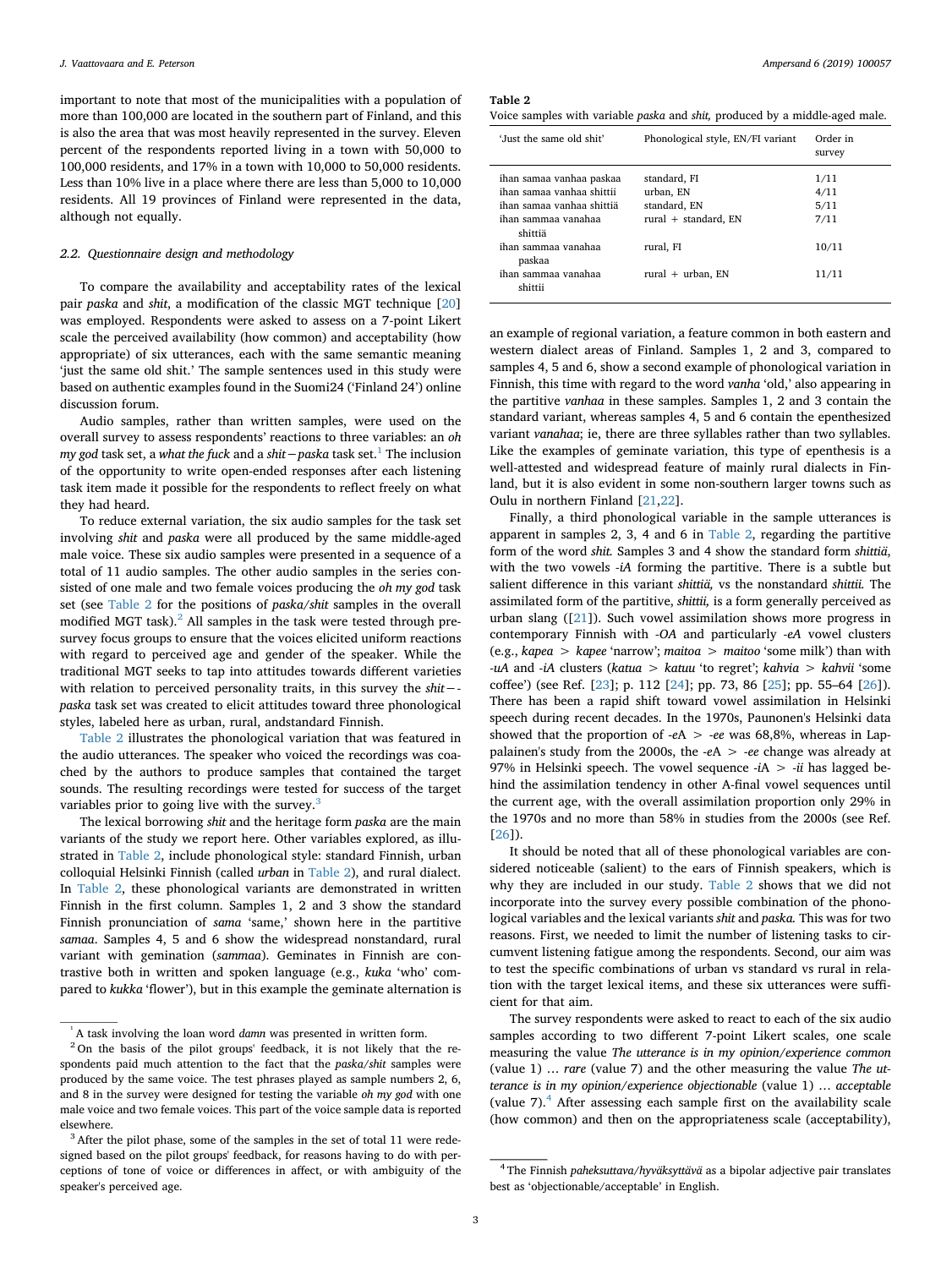the option to further comment on each sample after hearing it was offered with the question *What more would you like to say about this phrase?* The further comment fields were the only nonmandatory fields in the survey.

We received 212 open comments on the six audio samples. These responses were analyzed using qualitative data driven content analysis [[27\]](#page-8-22). Statistical analysis was conducted on the Likert scale responses. The analysis was based on linear mixed models (LMM; see Appendix for complete results), allowing us to account for within-person correlations. By including random effects per respondent, the approach allowed us to distinguish the population level effects from person-wise effect. The statistical significance threshold level was set to 0.05. N/A answers were dropped from the analysis.

#### **3. Results**

The results of our analysis are presented in the following order. First, the results of the two Likert scales from the online survey are presented in turn, starting with the *availability* scale, followed by the *acceptability* scale. For each of these scales, we compared the reported demographic details from the survey respondents against the outcome of the rankings, to assess whether age, sex, education, or size of municipality had a significant relationship to the rankings. In the latter portion of the Results section, we take a more in-depth look at the relationship of the phonological variation of the sample utterances compared to the reported demographic details. We also explore the main variants of the study, *shit* vs *paska,* according to demographic factors. The section ends with an overview of the survey respondents' open-ended written comments that were written as reactions to the question *What more would you like to say about this phrase*?"

#### *3.1. Availability of paska compared to shit*

[Table 3](#page-3-0) gives an overview of the perceived *availability* of the six test samples. The samples are presented in the order of the mean values, from the most available (ranked as the most common) to the least available (ranked as the least common).

As seen in [Table 3](#page-3-0), the phrases with the heritage variant *paska* were, as expected, rated by far as the most common (available). The standard Finnish phrase containing *paska* was rated as the most available  $(M = 2.39)$  and the phrase involving rural dialect forms as the second most common ( $M = 3.66$ ). The phrase involving two rural dialect features and the loan word *shit* was rated as the least available ( $M = 5.37$ ). We checked the statistical significance of the mean differences with Tukey's HSD Post-hoc comparison. The outcome was that only the two phrases containing dialect forms (rural + urban: *ihan sammaa vanahaa shittii*) and (rural + standard *ihan sammaa vanahaa shittiä*) were not statistically different in their mean values. Between all the other sentences there was a statistical significance in the difference in means.

While the ongoing morphophonological sound change described above falls out of scope of this article as such, it does have relevance for our current topic. As research on the -*i*A > -*ii* process indicates that it is a relatively slow sound change compared to other *A*-final vowel sequences in spoken Finnish, it is interesting that the respondents to this

#### <span id="page-3-0"></span>**Table 3**

Rated *availability* of six voice samples. Value  $1 =$  most common, value  $7 =$  least common.

| availability (mean rate) | StD  |
|--------------------------|------|
| 2.39                     | 1.43 |
| 3.66                     | 1.91 |
| 4.12                     | 1.87 |
| 4.75                     | 1.82 |
| 5.19                     | 1.77 |
| 5.37                     | 1.8  |
|                          |      |

### <span id="page-3-1"></span>**Table 4**

Rated *acceptability* of six voice samples. Value  $1 =$  least acceptable, value 7 = most acceptable.

| voice sample                                  | acceptability (mean<br>rate) | StD  |
|-----------------------------------------------|------------------------------|------|
| Ihan samaa vanhaa shittiä (standard)          | 4.98                         | 1.60 |
| Ihan samaa vanhaa shittii (urban)             | 5.00                         | 1.59 |
| Ihan sammaa vanahaa shittii (rural $+$ urban) | 5.02                         | 1.69 |
| Ihan sammaa vanahaa shittiä                   | 5.05                         | 1.62 |
| $(rural + standard)$                          |                              |      |
| Ihan samaa vanhaa paskaa (standard)           | 5.07                         | 1.50 |
| Ihan sammaa vanahaa paskaa (rural)            | 5.09                         | 1.61 |
|                                               |                              |      |

study perceive the *ia* > *ii* variant (*shittii;* urban partitive variant) as more available than the standard form (*shittiä*; standard partitive variant). According to our linear mixed model (see [Table 1](#page-1-0) in the appendix for a full report of the LMM model), survey respondents from cities larger than 100,000 residents reported the urban variant *shittii* as more available than respondents from small municipalities, implying that it is more used in urban environments or at least perceived as more common in these. However, respondents from cities of more than 100,000 residents also assessed the *shittiä* variant as more available than respondents from rural areas. This means that regardless of the morphology, the loan *shit* is recognized as relatively more available in urban areas.

## *3.2. Acceptability of paska compared to shit*

[Table 4](#page-3-1) below offers an overview of the reported acceptability of the six sample utterances (see also [Table 5](#page-8-23) in the appendix for LMM results). The respondents were to assess each utterance in terms of how *acceptable* (vs objectionable) they found each sample they heard. With this Likert scale, a value of 1 stands for least acceptable, while the value of 7 stands for the most acceptable. The sentences are presented in [Table 4](#page-3-1) in rank order of the mean values, from least acceptable to most acceptable.

An interesting observation from this acceptability ranking scale compared to the availability ranking scale is the relative uniformity of the responses across the range of samples: for this scale, respondents seemed to evaluate the samples as more equally (un)acceptable, whereas there was a greater range in the responses to availability. The least acceptable sample contained standard Finnish phonological variants and the borrowing *shit: ihan samaa vanhaa shittiä*, while the most acceptable, by a nonsignificant margin, was the rural sample: *ihan sammaa vanahaa paskaa.*

With regard to demographic information from the respondents, our model shows that age was the only factor to have a statistically significant effect, with the young adult age group (age 18–20) demonstrating more acceptance of the *shittiä* and *shittii* samples compared to the youngest group (age 16–17) by an average of 1.2 units on the Likert scale  $(p = 0.019, \text{ SE } 0.512)$ . The model also indicates that the respondents over 60 years of age are more critical towards swearwords in general, both *shit* and *paska*. There was no statistically significant difference regarding level of education or sex of the respondents and attitude toward these variants (See [Table 5](#page-8-23) in the appendix for a full version of the LMM of this word pair.).

### *3.3. Standard compared to rural pronunciation*

There is a statistically significant difference in the model ([Table 3](#page-3-0) in appendix) on how respondents evaluated the two samples containing the heritage form *paska,* rendered once in standard Finnish *ihan samaa vanhaa paskaa* and once in a rural dialect style pronunciation *ihan sammaa vanahaa paskaa.* The standard variant was regarded as more common/available (*coeff* −1.291, *p* < 0.001, SE = 0.095). This may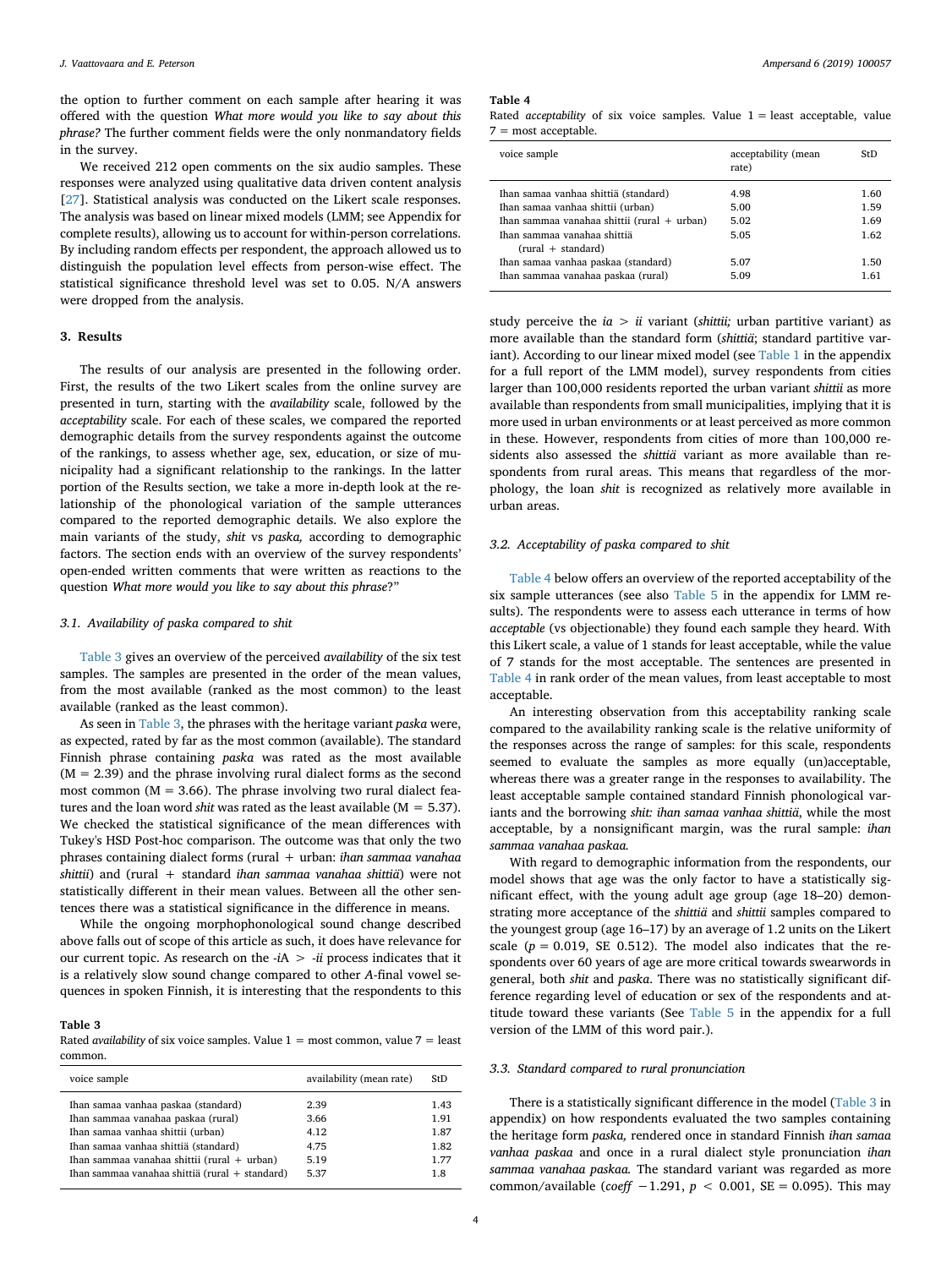simply indicate that people are more used to hearing standard Finnish. Nevertheless, women tend to regard both of these samples as more common than men, with a difference of approximately 0.5 units on the Likert scale (*coeff* −0.457,  $p$  < .002; SE = 0.151).

A similar sample pair was compared using the lexical borrowing *shit* (see [Table 4](#page-3-1) in appendix). The standard pronunciation *ihan samaa vanhaa shittiä* was compared to the rural dialect style pronunciation *ihan sammaa vanahaa shittiä*, with both samples containing the standard version of the partitive. Here it is good to bear in mind that we are dealing with swearwords, so the question of "standard" is somewhat of a gray area. Notwithstanding, it becomes clear that the heritage swearword is regarded as more common/available than the borrowed form. There was a significant difference in the acceptance of sample utterances containing *paska* compared to *shit* (see [Table 5](#page-8-23) in the appendix). Further, there was a resistance amongst the respondents to accept *shit* with the rural, nonstandard pronunciation forms. The standard pronunciation, which is not marked for geographic region, was regarded as more available/common with the variant *shittiä*, even though *shit* is established as a nonstandard form. While this offers a mismatch in style, the results tell us that the borrowing *shit* is even more of a mismatch when paired with a rural dialect style pronunciation (*coeff* −0.637, *p* < 0.001). This finding will be returned to later in Section [4.](#page-5-0)

None of the demographic details of the respondents were statistically significant in the comparison of these two samples: the reluctance to accept the borrowing *shit* in these samples seems to be relatively equal across social groups.

## *3.4. Comparison of (near) minimal pair containing paska and shit*

So far, we have offered overall findings about the rankings of our sample sentences. As the key point of the study is to compare the use of the lexical borrowing *shit* to the heritage form *paska,* it is important to investigate a voice sample pair that is as close to possible to a minimal pair (to borrow a term from phonology) with regard to these two lexical items. That is, we need to observe an utterance pair that differs only with regard to the two swearword variants. To address this question, we compared the highest-ranked utterances on the availability scale that contained the target lexical variants. These are the samples *ihan samaa vanhaa paskaa* (standard) and *ihan samaa vanhaa shittii* (urban). For this pair, there is a statistically significant different effect with a very small confidence interval [-2.574;  $-2.208$ ];  $p < 0.001$ ] (see [Table 5](#page-8-23) in the appendix). The findings support the hypothesis that the respondents generally regard the heritage form *paska* as more common, which is an expectable finding. Further tests show that the age group 30–39 years old regarded both of these phrases as generally more common (by 1 unit on the Likert scale overall) than the youngest age group, 16–17 years old. However, none of the other social variables, including sex, level of education or place of residence was statistically significant for this utterance pair.

## *3.5. Overt comments on the sample utterances*

In this section we provide a brief overview on how each of the voice samples were commented on in the optional free-form written responses.

Each of the six samples received between 22 and 54 free-form responses. The sample phrase *ihan sammaa vanahaa shittiä*, consisting of rural dialect features and the standard form of the partitive, along with the lexical borrowing *shit,* elicited the highest number of voluntary written commentary. The majority of these responses characterized the sample as unnatural, for example: "it does not sound normal," "it is strange," "artificial," "never heard," "someone who just moved from the countryside to the city might use this," "dialect combined with teenager slang sounds weird," etc. Some also viewed this sample as "funny" or "an irritating Anglicism."

The phrases involving the heritage form *paska* were generally the most positively reflected on; see examples 1–3. With regard to the first sample they heard, *ihan samaa vanhaa paskaa,* many respondents commented that the appropriateness of this utterance is very context dependent, but generally it was considered a mild and normal utterance— "not appropriate with e.g. children or grandparents"—but otherwise a common and safe choice in a variety of situations.

- (1) *Informaalissa ympäristössä hyväksyttävää tuntemattomaltakin.* 'In informal situations acceptable even among strangers.' (male, BA degree, age 21–25)
- (2) *Hyvin tyypillinen lause itsellekin. Lauseen minusta voisi sanoa vaikka pappi saarnassaan. '*Very typical even for myself. I think even a priest could say this in a sermon.' (male, MA degree, age 40–49)
- (3) *Kuulee usein töissä tai kaveripiireissä humoristisesti kun jutellaan kuulumisista. '*You hear this a lot at work or among friends in a humorous mood when news is being exchanged.' (female, BA degree, age 26–29)

As the very first voice sample, respondents were not able to compare the phrase *ihan samaa vanhaa paskaa* to any of the other audio samples, which, on one hand, can be seen as a weakness in the study. $5$  On the other hand, the fixed order also has its advantages, as all the listeners had the same standard Finnish utterance as the reference point. The other voice sample involving the heritage form *paska* was uttered in a rural dialect style (*ihan sammaa vanahaa paskaa*), and it was heard as number 10 in a series of 11 samples (see [Table 1](#page-1-0) in section [2.2](#page-2-0).) Approximately half of the comments conveyed positive assessments about the heritage form *paska* occurring in an utterance that was clearly heard as rural/dialectal. This utterance was considered e.g. "homely", "appropriate", "natural" and "better sounding" than the equivalent utterance containing the English borrowing *shit.*

Out of the 42 comments for the phrase *ihan samaa vanhaa shittiä*, as many as 19 concentrated on the *-iA* partitive form vowel sequence, which was regarded as "too careful", "weird", "unnatural" or "unexpected" (etc.); see examples 4–7.

- (4) *Oikeaoppinen partitiivi on outo tällaisessa lauseessa. '*The correct partitive form is strange in a sentence like this.' (female, MA degree, 40–49)
- (5) *Kuulostaa omituiselta, että tässä on vaivauduttu taivuttamaan sana loppuun saakka huolella*. 'It's weird to go through the trouble of inflecting the word carefully till the end.' (NA, upper secondary education, age 20–29)
- (6) *Shittii on vähemmän paha kuin shittiä.* 'Shittii is less bad than shittiä.' (female, upper secondary education, age 30–39)
- (7) *Ei kuulosta kovin luontevalta.* 'Doesn't sound very natural' (female, MA degree, age 40–49)

The sample *ihan samaa vanhaa shittii*, with the lexical borrowing containing the urban (assimilated) form of the partitive, was commented on 33 times, with the majority of focusing on the perceived urban style; see examples 8–9. The assimilated vowel sequence *(-iA* >  *ii*) triggered attention, too, but did not merit overt attention. Interestingly, comments on mixing English with Finnish, see examples 10–12 below, were much more common in the case of the sample with *shittiä*.

- (8) *Ärsyttävää Hesan murretta yäk.* 'Irritating Helsinki dialect yuck.' (female, upper secondary education, age 40–49)
- (9) *Hipsteri joka haluaa olla teini.* 'Hipster who wants to be a teen.'

<span id="page-4-0"></span> $^{\rm 5}$  We considered programming the audio samples to appear in a random order for each survey respondent, but due to technical problems, we ended up using a fixed order. This outcome must be considered in interpreting the findings.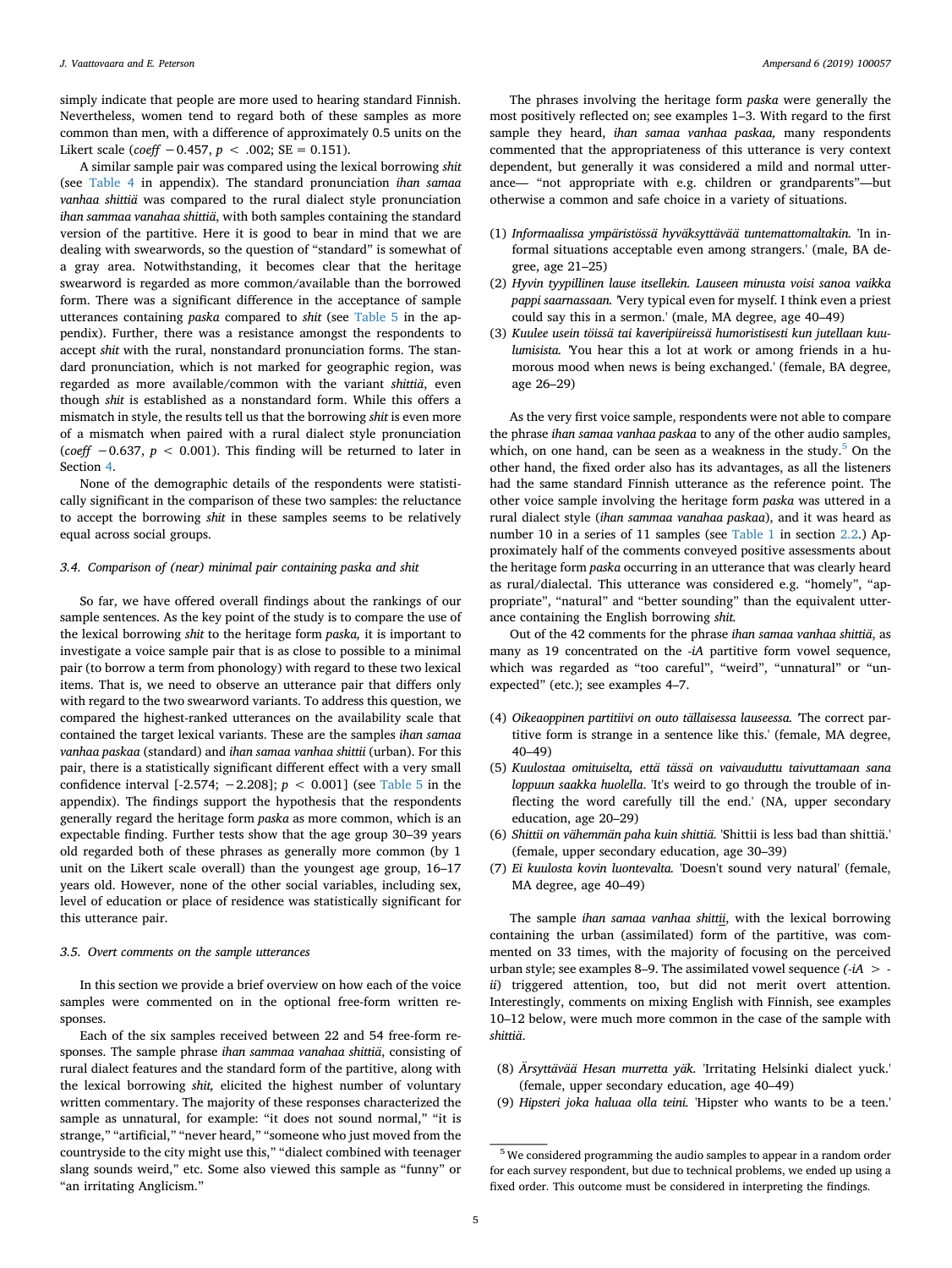(female, BA degree, age 40–49)

- (10) *Englannin käyttö lieventää merkitystä.* 'English word softens the meaning.' (male, BA degree, age 40–49)
- (11) *Finglish on syvältä.* 'Finglish sucks.' (male, upper secondary education, age 20–29)
- (12) *Ei mitenkään negatiivinen. Shitti lienee omaan korvaan siistitympi versio paskasta, mikä on jännittävää huomata.* 'Not anything negative. I realize that shittii sounds like a cleaner version of paska to me, which is an exciting thing to notice.' (female, MA degree, age 30–39)

Several of the *shittii* comments highlighted the perceived lower pragmatic force of *shittii* compared to *paskaa,* or noted how it creates some specific style compared to the heritage form. Some respondents wrote that they had never heard such an utterance, but still found the variant *shittii,* perceived as urban slang, as more natural than *shittiä*, containing the standard partitive form.

#### <span id="page-5-0"></span>**4. Discussion**

In this article, we have concentrated on the lexical borrowing *shit* compared to the heritage Finnish form *paska,* with the aim to gain understanding of how the borrowed form relates in use and perception to the heritage form. The data for the systematic comparison came from respondent assessments of a voice sample data set, which we characterized as a modified MGT. In this study, we paid attention to traditional extra-linguistic categories such as age, sex and level of education of the respondents, in addition to whether the respondents are from urban or rural areas, as these are all factors found to be significant in previous studies of lexical borrowing from English and studies of swearing (see the Introduction). It turned out that the categories of sex and education of the respondent played a very small role in the evaluation of the *paska* vs *shit* voice samples, while some significance effects were found with age. However, the fact that there is a high degree of agreement on the evaluation of the target forms, independent of the social variables, seems to support that there are a number of stylistic and situational factors at play in the choices between *shit* and *paska*. This is also clearly indicated in the open response data.

In terms of tolerance (acceptability on the Likert scale), *paska* and *shit* are surprisingly similarly evaluated across all respondent groups, notwithstanding that respondents aged  $60 +$  seem to be less tolerant toward swearing in general. The oldest age group and the youngest age group patterned similarly in their (negative) assessments of swearing. With this finding, it is difficult to ascertain whether the two age groups hold similar attitudes, or if for the youngest age group, the English lexical borrowing *shit* has become nativized to the extent that it is regarded to have similar pragmatic weight as*paska.*

Hardly any statistically significant effects were found in the results which evaluated perceptual distinctions between the heritage form *paska* and the lexical borrowing *shit* as part of three different phonological styles: standard (colloquial) Finnish, a widespread rural dialect style and Helsinki urban colloquial style.

The most important findings had to do with the population size of the respondents' home municipality. More urban dwellers, in this study considered to be those from a town of more than 100,000 residents, found the English lexical borrowing *shit* more available, according to Likert scale results, than respondents from more rural areas, which was according to our hypothesis.

In open commentaries about the *shit* phrases (provided by 5–12% of the respondents depending on the test phrase), respondents frequently pointed out that the English loan is softer in pragmatic weight. It is possible then, that for at least some respondents, *shit* is a relatively positive choice because of this reduced pragmatic force. This finding is in line with previous observation on pragmatic borrowings in Finnish (e.g. [[11\]](#page-8-6)), indicating that the social styles associated with borrowed swearwords patterns with other borrowings such as *pliis* 'please' in Finnish. Peterson and Vaattovaara (2014) [[16\]](#page-8-11) have indicated that in the case of *pliis*, the English loan contributes to the social system of politeness in requests, not by replacing the heritage equivalents but by offering a stylistic resource particularly for the function of certain types of requests with low social distance.

One of the most interesting findings of the study concern the assimilated -*i*A > -*ii (shittii)* variable, which appears in the partitive form of *shit*. This assimilated variant showed a high degree of nativization in that it participates in a sound change typically associated with the urbanized southern part of Finland. Interestingly, according to our data, the respondents were more sensitive toward this perceived urban style of the partitive form than they were toward to lexical borrowing *shit* itself. Based on a number of apparent and real time sociolinguistic studies on variation of Finnish, Mantila [\[20](#page-8-15)] has categorized the Aending vowel sequence assimilation as one of the most expansive ongoing sound changes in Finnish society, and claimed that the assimilated variant is used for expressing urban identity [[20\]](#page-8-15); p. 329. This theory gains support from our perceptual data on the *shittii* variant. Ethnographic evidence is still needed to confirm these findings, but the reaction task results together with the open response material form solid preliminary evidence; it seems that respondents find the -*ii* variant a natural part of the Finnish nativization of the English borrowing. This finding points to an unexpected level of integration concerning this borrowing. The standard partitive form *shittiä*, in turn, is assessed as slightly less available and, importantly, not natural. This is interesting since both variants *shittiä* and *shittii* can be easily found for example on Twitter and discussion forums. This is, once again, a detail implying urban style(s) as the default social index of *shit,* which is in line with other studies demonstrating the urban style associated with lexical borrowings from English [[4](#page-8-2)[,11](#page-8-6)[,14](#page-8-9)].

As with any study, there are limitations to be mentioned concerning the reliability of the results. First of all, the samples were played in the same order for all survey respondents. While this procedure also has its advantages, as already mentioned in the methodology section, a second concern is that only one voice was used for the *shit/paska* word pair. Regardless of the efforts put into the pilot phase, it remains unknown how the choice of a middle-aged male voice as the test voice has had an effect on listener evaluations. Applying at least two different voices, for example a male and female voice, might have resulted in more revealing results in terms of social evaluation patterns, but at the same time this measure would have introduced external variables beyond the focus of this investigation.

Finally, while the number of responses gained was not in line with our initial expectations, the survey did gain ample and even representation across age groups, genders and regions, offering what we consider quite reliable evidence about the current state with regard to the lexical choices in question.

In this initial investigation of data from our overall survey, we have chosen to examine only the lexical pair *shit-paska* in order to allow us to optimally handle just one portion of our robust data in a systematic fashion. This approach seems warranted. Our work so far on the overall data set indicates that each lexical borrowing carries its own social meanings and connotations: each swearword borrowing is on a distinct path. As we continue to work with the data gained from this experiment, we will no doubt be able to draw further higher-level connections about the interplay of these resources.

## **5. Conclusion**

The outcome of an online survey study answered by 446 respondents, aged 16 through  $60+$  from thoughout Finland, gave strong support to the hypothesis that the swearword *paska* 'shit' is a widespread component of Finnish vocabulary. While the perception of the lexical borrowing *shit* is not as everyday (available) as *paska,* the results show that both of these lexical variants are more or less acceptable. While *paska* seems to have a relatively low pragmatic weight, the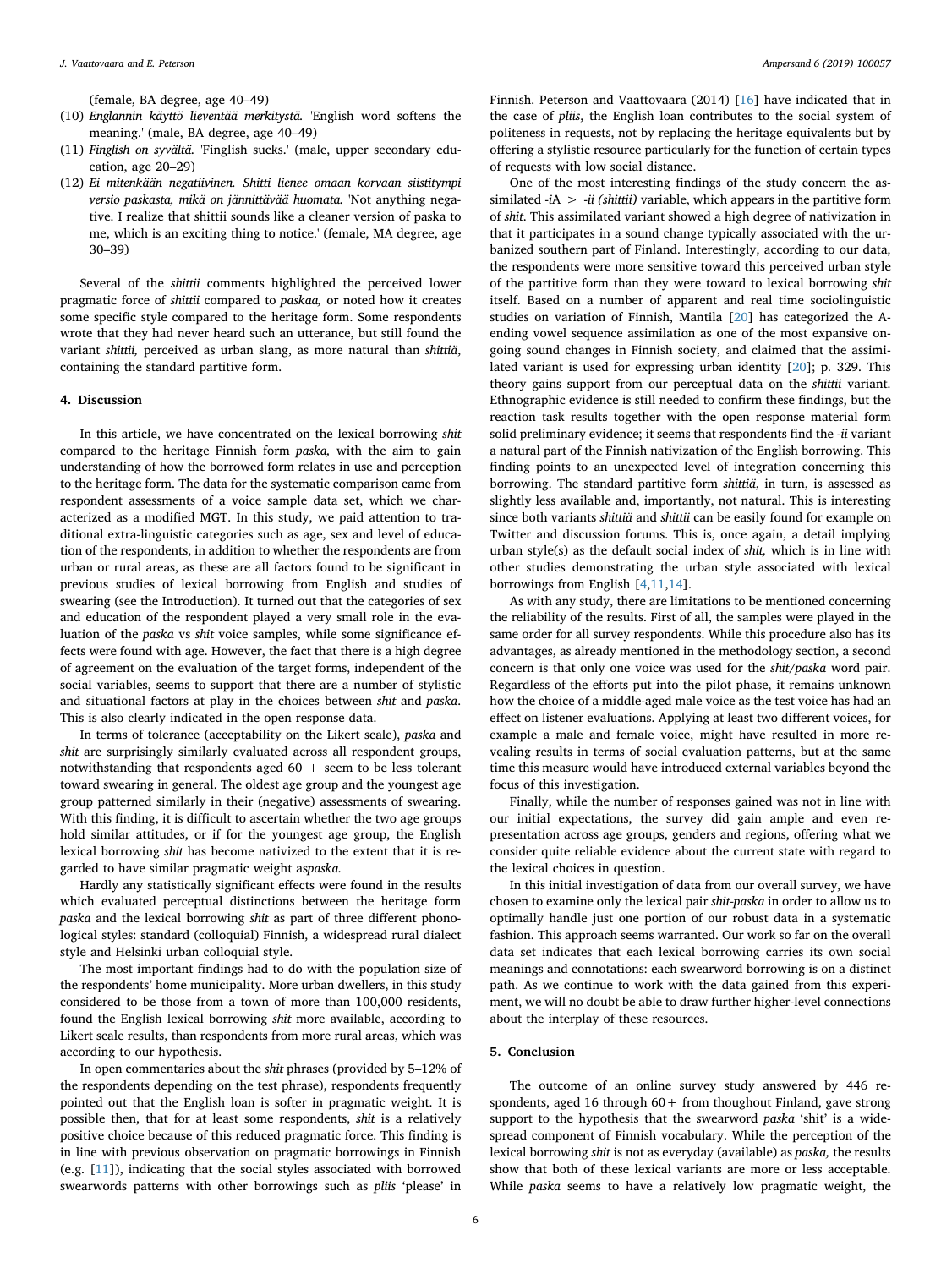results demonstrate that the pragmatic weight of *shit* is even lower. Furthermore, the present data implies that the English loan *shit* is largely considered as an element of urban Finnish, indicated by an analysis of the demographic properties of the respondents, but also because an urban, nonstandard phonological variant of *shit* in the partitive form, *shittii,* was viewed as more acceptable by the respondents than the standard Finnish variant, *shittiä*. Taken together, these two pieces of evidence point toward *shit* as a well-integrated component of a vernacular urban style in Finland. These findings, though, must be taken for what they are: the results of a modified matched guise test that forced respondents to evaluate the target terms. Non-elicited evidence to support our initial findings is clearly in order.

## **Declaration of competing interest**

There is no conflict of interest for the first author, Johanna Vaattovaara. The second author, Elizabeth Peterson, is a co-editor for *Ampersand: An International Journal of General and Applied Linguistics*,

### **Appendix**

#### Table 1

| Linear Mixed Model Regression results for Availability: rural vs urban variants |  |
|---------------------------------------------------------------------------------|--|
|---------------------------------------------------------------------------------|--|

| No. Observations<br>No. Groups<br>Min. group size<br>Max. group size<br>Mean group size                                                                                                                                                                       | 2<br>$\overline{2}$                                                                                                                                                        | 798<br>399<br>2.0                                                                                                                            | Method<br>Scale                                                                                                                                                    | Likelihood<br>Converged                                                                                                             |                                                                                                                                                                            | <b>REML</b><br>0.7325<br>$-1415.5060$<br>Yes                                                                                        |
|---------------------------------------------------------------------------------------------------------------------------------------------------------------------------------------------------------------------------------------------------------------|----------------------------------------------------------------------------------------------------------------------------------------------------------------------------|----------------------------------------------------------------------------------------------------------------------------------------------|--------------------------------------------------------------------------------------------------------------------------------------------------------------------|-------------------------------------------------------------------------------------------------------------------------------------|----------------------------------------------------------------------------------------------------------------------------------------------------------------------------|-------------------------------------------------------------------------------------------------------------------------------------|
|                                                                                                                                                                                                                                                               | Coef                                                                                                                                                                       | Std.Err                                                                                                                                      | z                                                                                                                                                                  | P >  z                                                                                                                              | [0.025]                                                                                                                                                                    | 0.975]                                                                                                                              |
| Intercept<br>Slang (shittii)<br>Municipal $> 100 000$<br>Age 18-20<br>Age 21-25<br>Age 26-29<br>Age 30-39<br>Age 40-49<br>Age 50-59<br>Age Over 60<br>Female<br>Upper secondary school<br>Community/college<br>University<br>Other/no answer<br>Random effect | 5.599<br>0.158<br>$-0.316$<br>$-0.040$<br>0.179<br>0.325<br>$-0.436$<br>$-0.193$<br>$-0.205$<br>$-0.449$<br>$-0.071$<br>$-0.107$<br>$-0.093$<br>0.092<br>$-0.024$<br>2.457 | 0.373<br>0.061<br>0.178<br>0.554<br>0.534<br>0.551<br>0.550<br>0.577<br>0.616<br>0.594<br>0.184<br>0.463<br>0.497<br>0.506<br>0.974<br>0.334 | 15.022<br>2.606<br>$-1.770$<br>$-0.073$<br>0.336<br>0.591<br>$-0.793$<br>$-0.335$<br>$-0.333$<br>$-0.756$<br>$-0.386$<br>$-0.230$<br>$-0.187$<br>0.182<br>$-0.025$ | 0.000<br>0.009<br>0.077<br>0.942<br>0.737<br>0.554<br>0.428<br>0.738<br>0.739<br>0.450<br>0.699<br>0.818<br>0.852<br>0.856<br>0.980 | 4.869<br>0.039<br>$-0.665$<br>$-1.126$<br>$-0.868$<br>$-0.754$<br>$-1.514$<br>$-1.325$<br>$-1.412$<br>$-1.612$<br>$-0.432$<br>$-1.014$<br>$-1.067$<br>$-0.900$<br>$-1.933$ | 6.330<br>0.277<br>0.034<br>1.045<br>1.227<br>1.405<br>0.642<br>0.938<br>1.001<br>0.715<br>0.290<br>0.801<br>0.881<br>1.084<br>1.885 |

## Table 2

Linear Mixed Model Regression results for Acceptability, standard vs urban variants

| No. Observations<br>No. Groups<br>Min. group size<br>Max. group size<br>Mean group size | 399<br>$\overline{2}$<br>$\overline{2}$<br>2.0 | 798     | Method<br>Scale | Likelihood<br>Converged |          | <b>REML</b><br>0.1984<br>$-1125.5882$<br>Yes |
|-----------------------------------------------------------------------------------------|------------------------------------------------|---------|-----------------|-------------------------|----------|----------------------------------------------|
|                                                                                         | Coef                                           | Std.Err | z               | P >  z                  | [0.025]  | 0.975]                                       |
| Intercept                                                                               | 4.548                                          | 0.344   | 13.220          | 0.000                   | 3.874    | 5.223                                        |
| Standard (shittiä)                                                                      | $-0.015$                                       | 0.032   | $-0.477$        | 0.633                   | $-0.077$ | 0.047                                        |
| Municipal $> 100000$                                                                    | 0.087                                          | 0.165   | 0.529           | 0.597                   | $-0.236$ | 0.411                                        |
| Age 18-20                                                                               | 1.206                                          | 0.512   | 2.354           | 0.019                   | 0.202    | 2.210                                        |
| Age 21-25                                                                               | 0.867                                          | 0.494   | 1.754           | 0.080                   | $-0.102$ | 1.835                                        |
| Age 26-29                                                                               | 0.991                                          | 0.509   | 1.946           | 0.052                   | $-0.007$ | 1.990                                        |
| Age 30-39                                                                               | 1.170                                          | 0.509   | 2.299           | 0.021                   | 0.173    | 2.166                                        |
| Age 40-49                                                                               | 0.823                                          | 0.534   | 1.541           | 0.123                   | $-0.224$ | 1.870                                        |
| Age 50-59                                                                               | 0.912                                          | 0.569   | 1.602           | 0.109                   | $-0.204$ | 2.028                                        |
| Age Over 60                                                                             | 0.589                                          | 0.549   | 1.072           | 0.284                   | $-0.488$ | 1.665                                        |

(*continued on next page*)

the journal in which this article appears. Elizabeth Peterson has not handled this co-authored manuscript. The manuscript has undergone typical blind external review, and the reviewing and editorial process has been handled by the co-editors of the special issue *Lexical borrowing as expression of culture, identity and attitude – empirical investigations into the social meaning potential of loanwords.*

## **Acknowledgements**

We gratefully acknowledge assistance from our research assistants Saija Havukunnas during the pilot phase of the study and Pauliina Karell on the statistical analyses. We are also grateful to Päivi Hytönen for facilitating collaboration with the national Community College network in the data collection phase and the Faculty of Arts at the University of Helsinki for providing resources for recruiting research assistants. Finally, we are grateful to the editors of this volume for their careful comments, as well as to our external blind reviewers.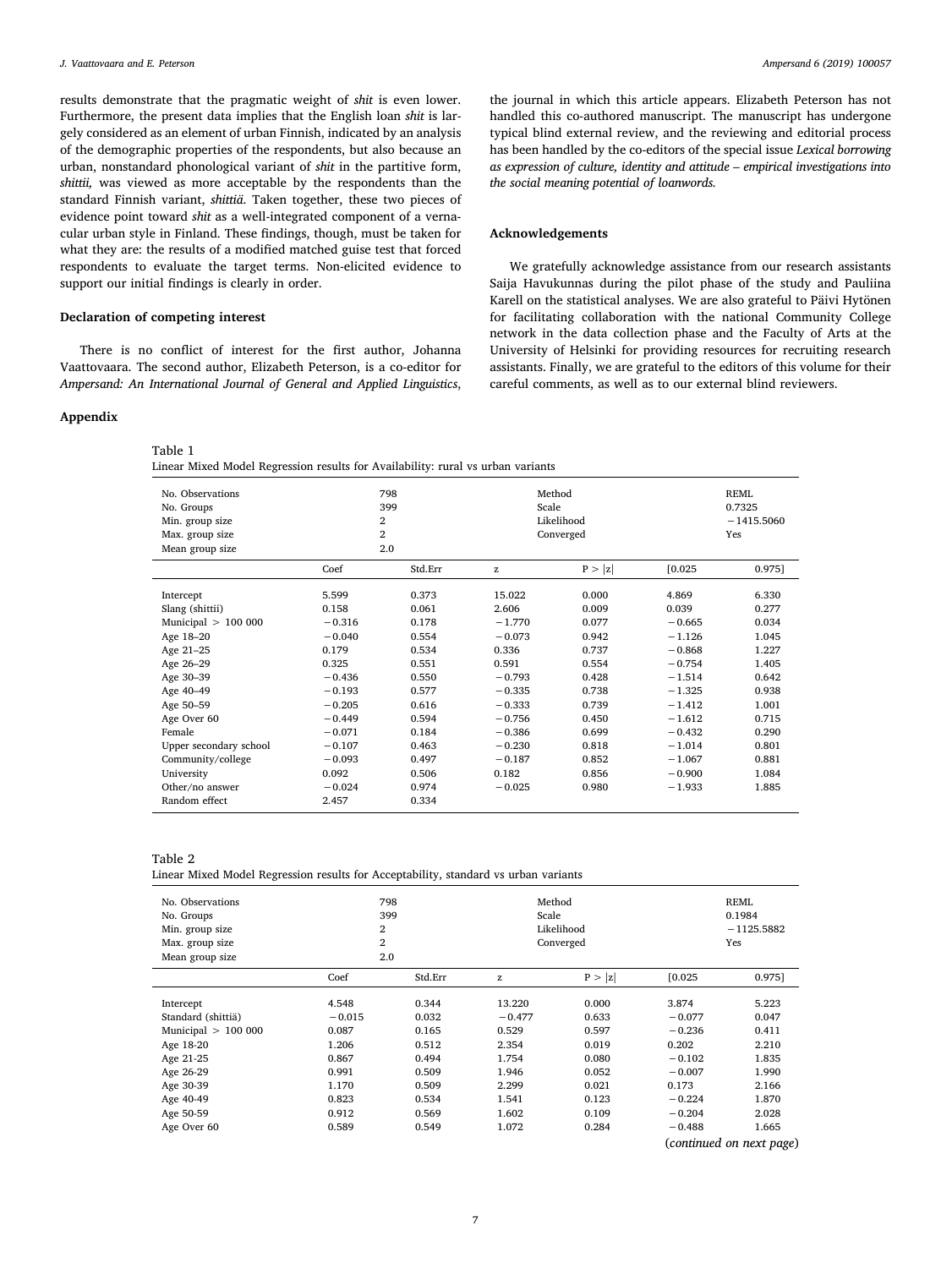## Table 2 (*continued*)

|                          | Coef     | Std.Err | z        | P >  z | [0.025]  | 0.9751 |
|--------------------------|----------|---------|----------|--------|----------|--------|
| Female                   | $-0.030$ | 0.170   | $-0.174$ | 0.862  | $-0.364$ | 0.304  |
| Upper secondary school - | 0.681    | 0.428   | $-1.589$ | 0.112  | $-1.520$ | 0.159  |
| Community/college        | $-0.509$ | 0.460   | $-1.108$ | 0.268  | $-1.411$ | 0.392  |
| University               | $-0.373$ | 0.468   | $-0.796$ | 0.426  | $-1.291$ | 0.545  |
| Other/No answer          | $-1.759$ | 0.901   | $-1.952$ | 0.051  | $-3.525$ | 0.007  |
| Group Var.               | 2.317    | 0.548   |          |        |          |        |

## Table 3

Linear Mixed Model Regression results for Availability, standard vs rural variants

| No. Observations       |          | 798            |           | Method     |          | <b>REML</b>  |  |
|------------------------|----------|----------------|-----------|------------|----------|--------------|--|
| No. Groups             |          | 399            | Scale     |            |          | 1.7918       |  |
| Min. group size        |          | $\overline{2}$ |           | Likelihood |          | $-1515.9680$ |  |
| Max. group size        |          | $\overline{2}$ |           | Converged  |          | Yes          |  |
| Mean group size        |          | $2.0\,$        |           |            |          |              |  |
|                        | Coef     | Std.Err        | z         | P >  z     | [0.025]  | 0.975]       |  |
| Intercept              | 4.375    | 0.307          | 14.230    | 0.000      | 3.772    | 4.977        |  |
| Standard (paska)       | $-1.291$ | 0.095          | $-13.620$ | 0.000      | $-1.476$ | $-1.105$     |  |
| Municipal $> 100 000$  | $-0.198$ | 0.146          | $-1.358$  | 0.174      | $-0.484$ | 0.088        |  |
| Age 18-20              | $-0.127$ | 0.453          | $-0.280$  | 0.780      | $-1.014$ | 0.761        |  |
| Age 21-25              | $-0.297$ | 0.437          | $-0.681$  | 0.496      | $-1.154$ | 0.559        |  |
| Age 26-29              | 0.027    | 0.450          | 0.060     | 0.952      | $-0.855$ | 0.910        |  |
| Age 30-39              | $-0.613$ | 0.450          | $-1.364$  | 0.173      | $-1.494$ | 0.268        |  |
| Age 40-49              | $-0.370$ | 0.472          | $-0.784$  | 0.433      | $-1.295$ | 0.555        |  |
| Age 50-59              | $-0.298$ | 0.503          | $-0.592$  | 0.554      | $-1.284$ | 0.688        |  |
| Age Over 60            | $-0.358$ | 0.485          | $-0.738$  | 0.460      | $-1.309$ | 0.593        |  |
| Female                 | $-0.457$ | 0.151          | $-3.033$  | 0.002      | $-0.752$ | $-0.162$     |  |
| Upper secondary school | $-0.020$ | 0.379          | $-0.054$  | 0.957      | $-0.762$ | 0.722        |  |
| Community/college      | $-0.051$ | 0.406          | $-0.126$  | 0.900      | $-0.848$ | 0.745        |  |
| University             | $-0.049$ | 0.414          | $-0.120$  | 0.905      | $-0.860$ | 0.762        |  |
| Other/No answer        | $-0.052$ | 0.796          | $-0.066$  | 0.947      | $-1.613$ | 1.508        |  |
| Group Var.             | 0.991    | 0.143          |           |            |          |              |  |

## Table 4

|  | Linear Mixed Model Regression results for Availability, standard vs rural variants |
|--|------------------------------------------------------------------------------------|
|--|------------------------------------------------------------------------------------|

| No. Observations       | 798<br>399<br>2<br>2<br>2.0 |         |           | Method     |                     | REML<br>0.6059 |  |
|------------------------|-----------------------------|---------|-----------|------------|---------------------|----------------|--|
| No. Groups             |                             |         | Scale     |            |                     |                |  |
| Min. group size        |                             |         |           | Likelihood | $-1392.0495$<br>Yes |                |  |
| Max. group size        |                             |         |           | Converged  |                     |                |  |
| Mean group size        |                             |         |           |            |                     |                |  |
|                        | Coef                        | Std.Err | z         | P >  z     | [0.025]             | 0.975]         |  |
| Intercept              | 5.241                       | 0.387   | 13.559    | 0.000      | 4.483               | 5.999          |  |
| Standard (shittiä)     | $-0.637$                    | 0.055   | $-11.551$ | 0.000      | $-0.745$            | $-0.529$       |  |
| Municipal $> 100000$   | $-0.445$                    | 0.185   | $-2.404$  | 0.016      | $-0.808$            | $-0.082$       |  |
| Age 18-20              | $-0.183$                    | 0.575   | $-0.318$  | 0.751      | $-1.309$            | 0.944          |  |
| Age 21-25              | $-0.071$                    | 0.554   | $-0.129$  | 0.898      | $-1.158$            | 1.015          |  |
| Age 26-29              | $-0.263$                    | 0.571   | $-0.460$  | 0.645      | $-1.383$            | 0.857          |  |
| Age 30-39              | $-0.963$                    | 0.571   | $-1.687$  | 0.092      | $-2.081$            | 0.156          |  |
| Age 40-49              | $-0.788$                    | 0.599   | $-1.315$  | 0.189      | $-1.962$            | 0.386          |  |
| Age 50-59              | $-0.820$                    | 0.639   | $-1.284$  | 0.199      | $-2.072$            | 0.432          |  |
| Age Over 60            | $-0.373$                    | 0.616   | $-0.605$  | 0.545      | $-1.580$            | 0.834          |  |
| Female                 | $-0.094$                    | 0.191   | $-0.493$  | 0.622      | $-0.469$            | 0.281          |  |
| Upper secondary school | $-0.356$                    | 0.480   | $-0.741$  | 0.459      | $-1.298$            | 0.586          |  |
| Community/college      | $-0.334$                    | 0.516   | $-0.647$  | 0.518      | $-1.345$            | 0.677          |  |
| University             | $-0.225$                    | 0.525   | $-0.427$  | 0.669      | $-1.254$            | 0.805          |  |
| <b>Education 5</b>     | $-0.304$                    | 1.011   | $-0.301$  | 0.763      | $-2.286$            | 1.677          |  |
| Other/No answer        | 2.738                       | 0.395   |           |            |                     |                |  |